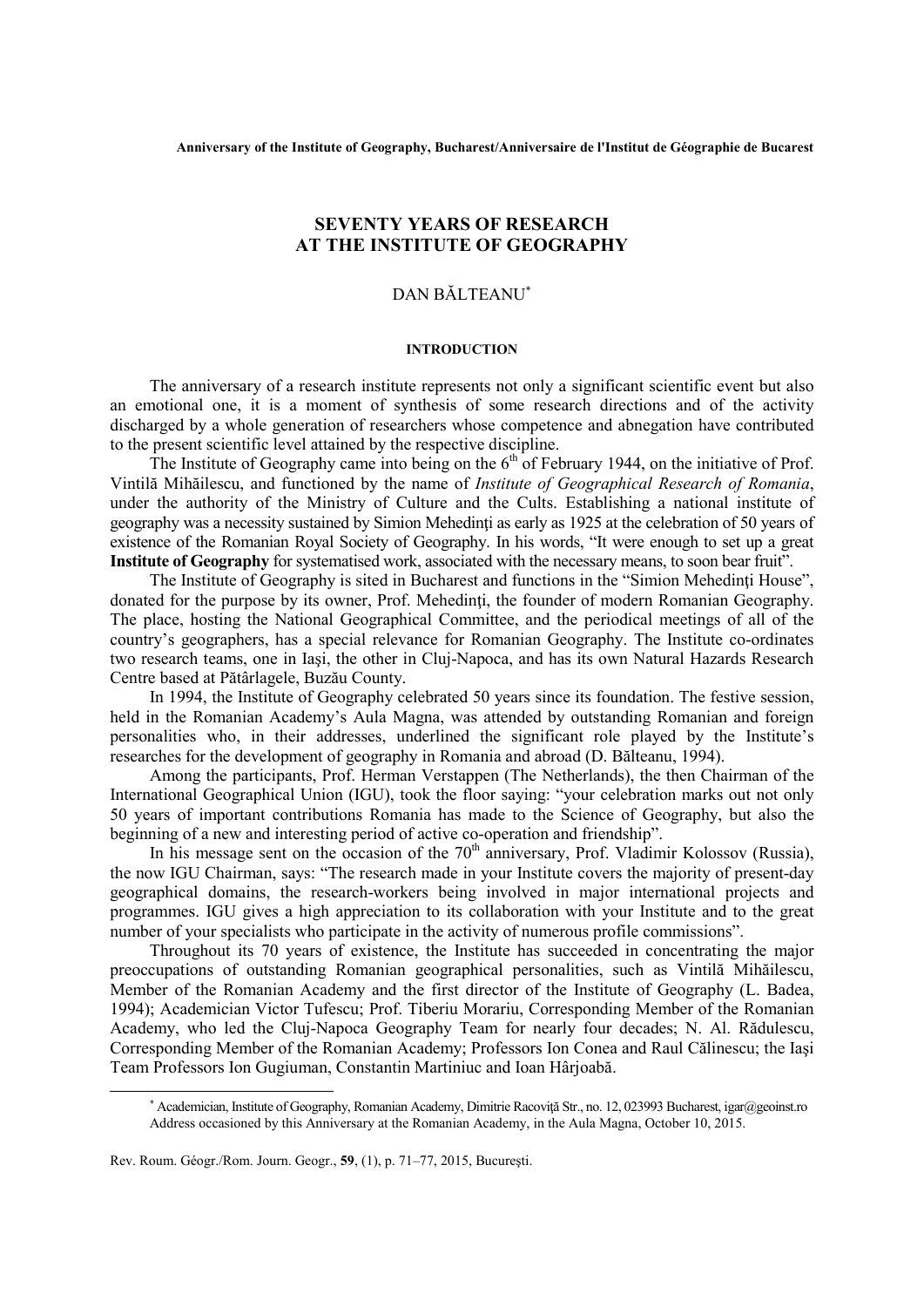The Institute's research goals, established in July 1944, were aimed at elaborating a scientific geography and a great geographical atlas of Romania, as well as complex regional studies; studies of soil and vegetation degradation; a study of town geography, the process of populating the Romanian Carpathian space, the ethnical and economic consolidation of peripheral regions; the adaptation of economic activities to environmental geographical conditions and the European market demands; the problem of the confederations of European countries; the study of floods, droughts and the rational use of Romania's waters; the traffic on the Danube and the Black Sea; Romania, a land of transition (Revista Geografică, **I**, 1944).

Despite all the efforts made by the communist regime after 1948 to fully subordinate Romanian science ideologically, geographical research within the Institute continued its upward course of development, succeeding each time to overcome the difficult moments and carefully cultivate the traditions of geographical research into the Romanian land and its people (D. Bălteanu, 1994).

In the communist period, research would focus on Physical Geography, on Geomorphology in particular, actually a main research domain of the Romanian geographical school in the past, as well. In addition, the methodological bases of Topoclimatology, Hydrogeography and Physical limnology were being laid, and biogeographical research also went on. Economic Geography did develop, but on the basis of some concepts that proceeded from a false premise, namely the "superiority of the centralised economy versus the market economy", with reference to "the efficiency of agricultural collectivisation and socialist industrialisation", the "planning of localities" associated with the demolition of some rural settlements, etc. Even in those conditions the Institute of Geography was in the forefront of the Romanian geographical movement through the synthesis works authored by its members, who also contributed to the development of branch geography and regional geography. The Institute was also known for the level of the scientific events it was organising.

In his address at the Institute's  $50<sup>th</sup>$  anniversary, Prof. Dan Rădulescu, member of the Romanian Academy, emphasised that "Romanian geography has proven its vitality", stressing on the necessity for Human Geography, much neglected in the past, to be more developed.

This short presentation covers mainly the post-1990 period, when the Institute was reintegrated into the structure of the Romanian Academy.

#### **THE RESEARCH ACTIVITY**

Researches carried out over the past two decades were part of some projects financed by the Romanian Academy, and of projects obtained at national and international competitions.

A new generation of researchers has been formed at the Institute over the past two decades. Their present achievements are quite remarkable, valuable studies being published in national and international volumes and journals.

The Institute of Geography's research programmes are correlated with the priority directions of the Romanian Academy's fundamental research plan, with the EU Danube Region Strategy, with the lines set by the International Geographical Union (IGU), and with the global programmes of climate, environmental and societal change.

The studies included in the Institute's research plan, elaborated by the Scientific Council through consultations with all researchers, are centred on the following issues: the elaboration of atlases and synthesis works on Romania; studies of physical, human and environmental geography of the national territory; the study of natural and technological hazards and risks; the elaboration of GIS-based maps; geographical research of territorial systems dynamics and assessment of local and regional development; geographical research of sustainable development in the light of the "global sustainability concept"; the integrated study of geosystems and the assessment of the environmental quality of protected natural areas. These topics are found also in joint research projects with various domestic and foreign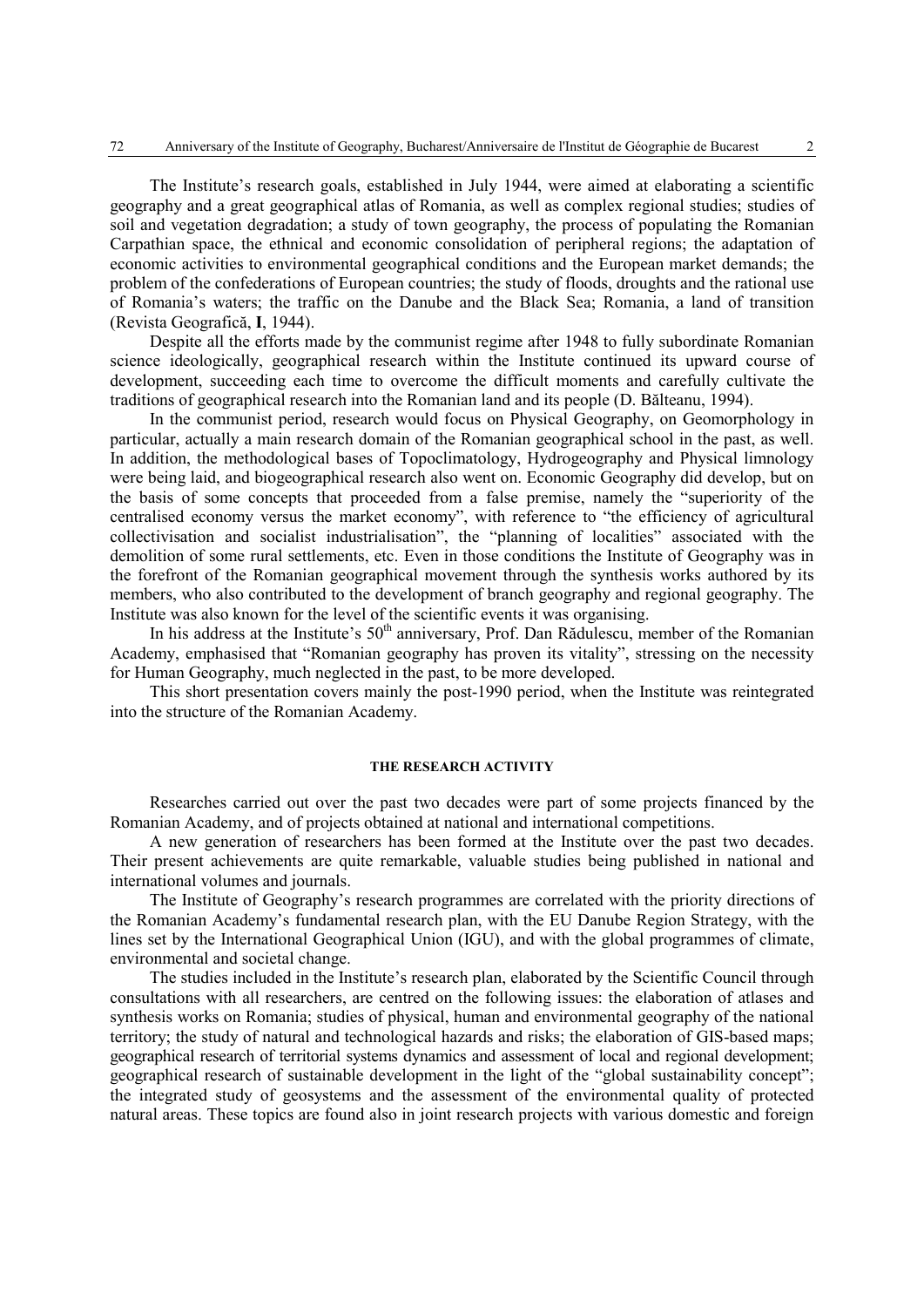users. The Institute has permanently benefitted from the support of the Section of Geonomic Sciences, Chairman Acad. Mircea Săndulescu, as well as from the leadership of the Romanian Academy represented by Vice-president Acad. Cristian Hera, the co-ordinator of this Section.

Geomorphological research has continued the regional traditional line, the preoccupations for geomorphological cartography and for the genesis and evolution of relief units, also developing new domains underlain by modern methodology and equipment. Synthesis works had in view the relief units, the role of neotectonic movements in the evolution of the relief (L. Badea, 2009), as well as numerous regional geomorphological studies (M. Sandu, 1998; M. Dinu, 1999; Gh. Niculescu, 2008).

The interest shown in the study of present-day geomorphological processes through field experiments and cartography to produce morphodynamic maps, and maps of various processes (sheet erosion, gullying, landslides, river processes) acquired new dimensions with highlight on the interdisciplinary character of geomorphological studies. Within this context, the aim was to assess land susceptibility, the vulnerability of settlements, of infrastructure and of the environment to geomorphological hazards. Correlating these aspects geomorphological risks could also be appraised.

Climatological research covered various theoretical aspects regarding the regional and national meteorological variables, atmospheric pollution and the impact of climatic hazards on society. The publication of some works jointly with researchers from the National Meteorological Administration, as well as Ph.D.-connected activities have revealed a good collaboration potential especially regarding the effects of climate change on both the environment and society.

Previous concerns for the methodology of working out topoclimatic maps on various scales (E. Mihai, Gh. Neamu, 1970; O. Bogdan, E. Teodoreanu, 1973; O. Bogdan, 1980) were continued at regional level, a topoclimatic map of the Danube Delta Biosphere Reserve being elaborated by O. Bogdan in 1999.

Scientific works deal with a wide range of meteo-climatic hazards (O. Bogdan, 2007), excess precipitation (C. Dragotă, 2006), the elaboration of geographical atlases with focus on the climate. At the same time, some of the Institute's specialists participated in climate change projects (D. Micu, 2014).

The geographical study of water resources, a topic of major significance for sustainable development, represents one of the central preoccupations of the Institute's researchers. Water assessments were made in relief units (P. Gâştescu, 2014) and comparative studies covered the Southern Carpathians in Romania and the Stara Planina Massif in Bulgaria (I. Zăvoianu, 1996).

The course of the Danube and the Danube Delta, investigated closely with profile institutions, had in view water circulation in the Danube Delta (B. Driga, 2004), the water balance of some lake complexes, the elaboration of water balance models and the estimation of the ecohydrological equilibrium between the lake complexes and the Danube arms (P. Gâştescu, 2014).

Researches of hydrogeography and geographical limnology in the Romanian Black Sea littoral area and in the Romanian Plain were aimed at appraising the water balance and the levels of pollution.

Biogeographical research had in view the biogeographical dissemination and signification of some plant and animal species, with emphasis on man-induced degradation of vegetation, the reduction of biodiversity and the impact of climate change on vegetation.

Researches into protected natural areas, inclusive of Ramsar and Nature 2000 sites, have revealed their biogeographical importance for the conservation of biodiversity (C. Drugescu, 1997, 1999; C. Muică, 2001).

The geographical study of the terrestrial vertebrate fauna involved some mammalian and bird populations from various areas, the dynamics of certain populations of mammals (S. Geacu, 2007, 2008), as well as syntheses of the historical evolution and origin of the terrestrial fauna in Romania (C. Drugescu, 1995).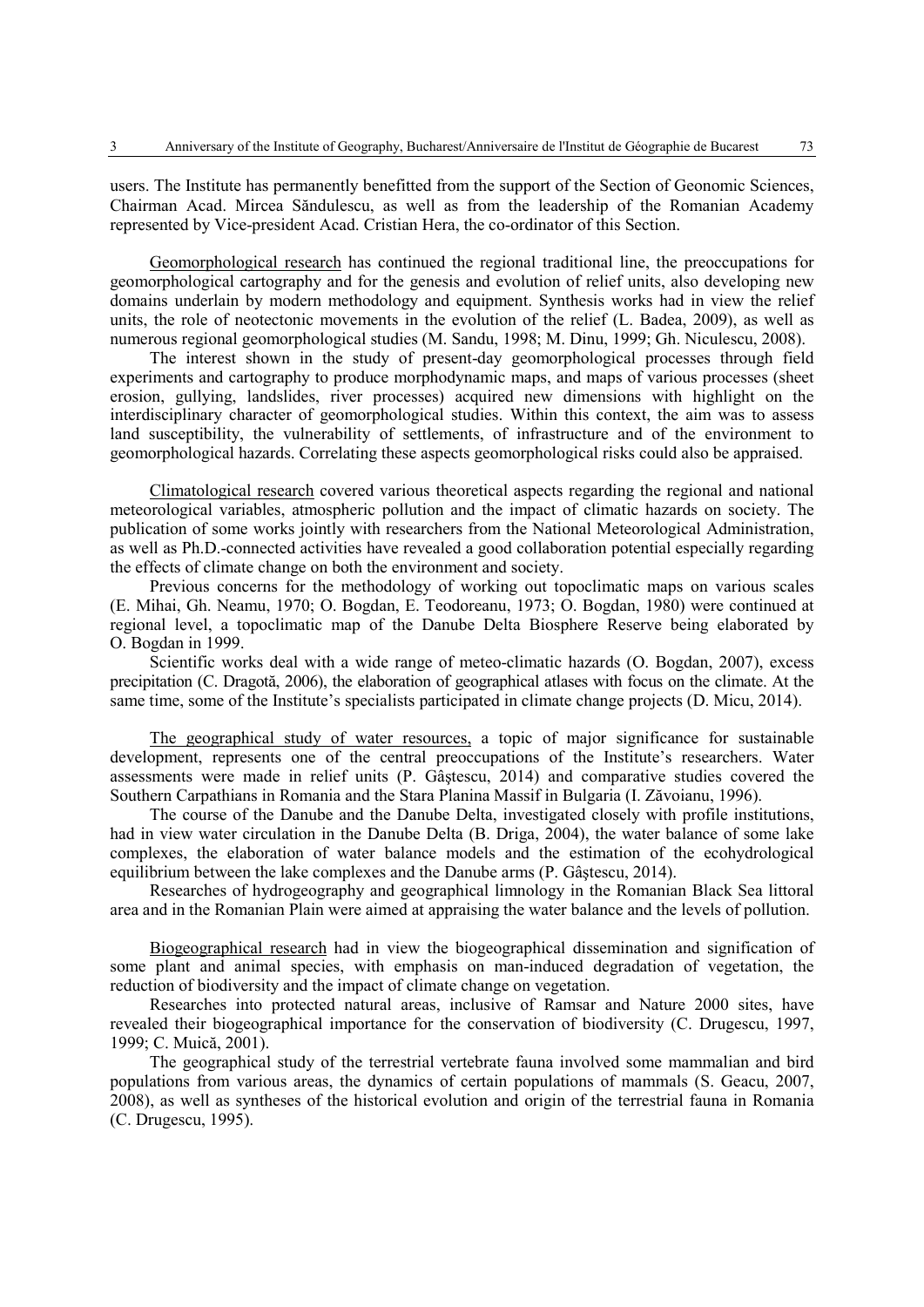Human Geography studies implied the methodological readjustment of the Institute's researchers to current research trends after ideological barriers had been lifted. It meant new bibliographic investigations, access to a big volume of statistical data, and the use of new cartographic tools (B. Mitrică, D. Nancu, 2014).

Several chapters of synthesis works are devoted to the geography of urban and rural population, the population structure by nationality and religion, population density and distinct age-groups at national and regional level. In-depth research into the urban and rural environments emphasised spatial and temporal disparities.

Representative studies deal with the metropolitan zones, with one-industry towns and some urban eco-systems (Târgovişte, Alexandria, Fieni, Bacău, etc.). Human geography approaches the vulnerability of human settlements in different relief units. The Institute of Geography has an old tradition of toponymic research, illustrated by the works of I. Conea, D. Oancea and S. Vlad. Investigations conducted over the past few decades have focussed on regional toponymy, on the standardisation of geographical names, in particular. This line of development is closely correlated with the scientific meetings organised by the late Prof. Victor Tufescu, member of the Romanian Academy.

The two-volume *Dicţionar Geografic al României* (Geographical Dictionary of Romania) published in 2008-2009 and co-ordinated by M. Buza, L. Badea and Ş. Dragomirescu, follows the recommendations of the Conferences of the UN Divisions of Standardisation of Geographical Names. Similarly, the publication of the dictionaries of the counties of Ialomita (S. Geacu, 1997), Galati (S. Geacu, 2008) and Gorj (D. Bugă, S. Dobre, D. Nancu, 2002) had the same end in view, namely, to put to account Romania's toponymic thesaurus.

The range of Historical Geography was widened with focus on the evolution of Romania's state borders (R. Săgeată, D. Baroiu, 2004), the evolution of some settlements from different regional units and the evocation of certain Romanian geographical personalities (S. Vlad et al., 2000).

Political and geopolitical studies tackled the role and place of Romania within the new European and international geopolitical and geostrategic architecture after 1990, when multi-national states were dismantled, and ethnic and separatist conflicts broke out (R. Săgeată, 2009).

Studies of industrial development in the  $20<sup>th</sup>$  century, and its subsequent decline in the period of transition in connection with political and economic changes (C. Popescu, 2002; B. Mitrică, 2008) highlighted industrial dynamics, the economic and social effects of deindustrialisation and the development potential of industrial structures in the future; the decline of the urban population, the emergence of regional industrial clusters and the development of innovative industries were other topics of research (C. Popescu, 2014).

In the field of social geography the stress was laid on regional labour disparities and unemployment, social risks and social problems in vulnerable areas, such as the disadvantaged mining zones (I. Mocanu, 2008).

Regional geography studies, carried out under various research projects, were reported in chapters of synthesis works (C. Popescu, D. Bălteanu, 2005), regional works on disadvantaged mining zones (C. Popescu, editor, 2003), the rural settlements of Bucovina (L. Guran editor, 2004) and in synthesis studies as well (R. Săgeată, 2010).

Complex environmental issues, generated by the difficulties and inconsistencies of the postcommunist period in Romania, imposed setting up a new section at the Institute of Geography, namely, "Environmental Geography and Geographical Information Systems".

Research themes involved geographical studies on protected natural areas, the man-environment relationship in the light of sustainability, the environmental impact of climate change, the land useenvironment relation, and integrated research of complex areas (M. Sima, 2014).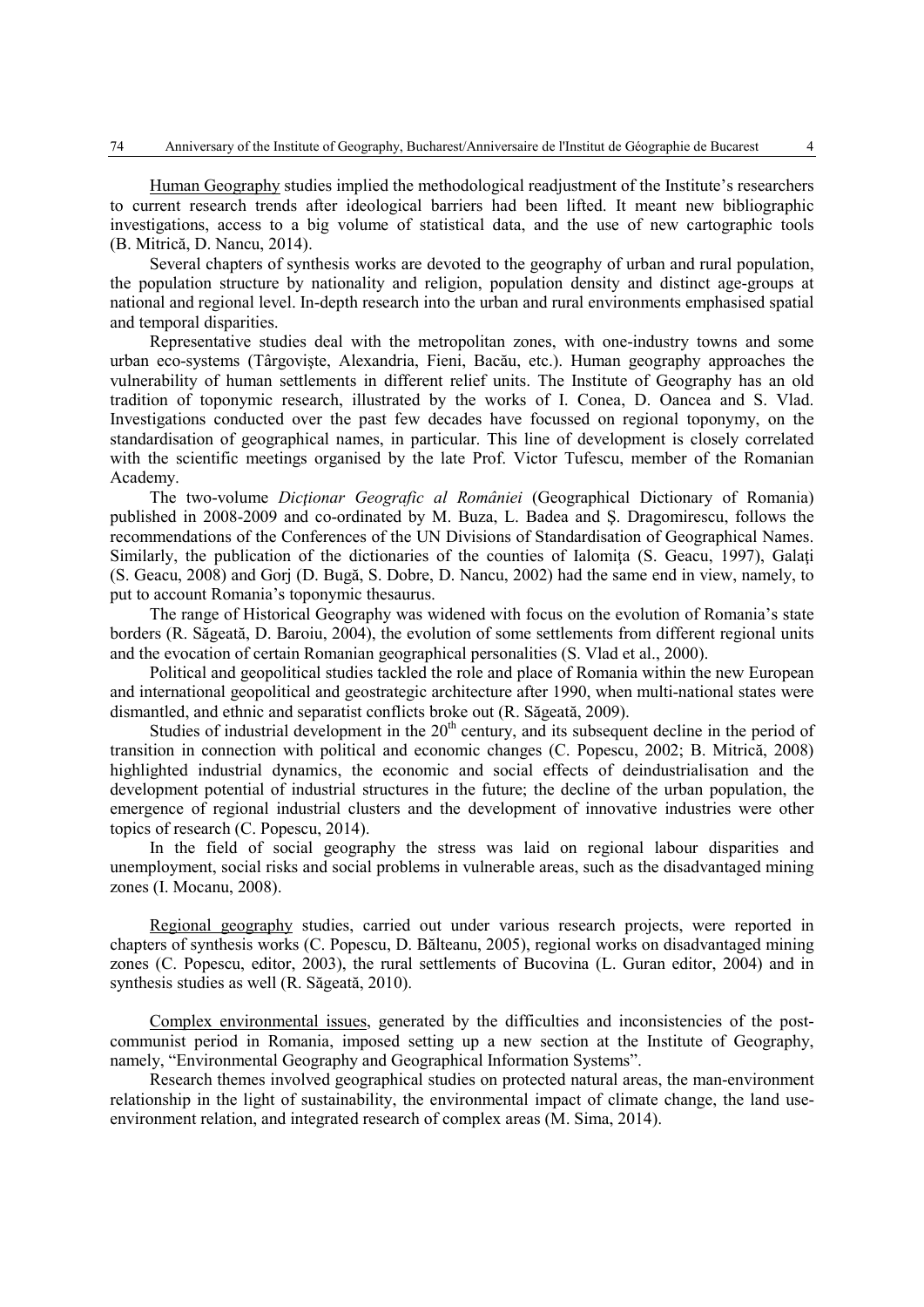Of special interest proved to be the study of natural and technological hazards at national, regional and local levels, as well as research into the prevention of major risk phenomena on a national scale. Research-work involved interdisciplinary studies of floods and landslides, the elaboration of maps of susceptibility, hazard and risk on various scales.

Several researches had in view the effect of mining explorations and the processing of nonferrous metal ores on the rivers, as well as pollution sources and the morphodynamic particularities of their transfer and cross-border impact (M. Sima).

#### **TRAINING OF YOUNG SPECIALISTS**

The Institute of Geography has five Ph.D. supervisors who direct the Ph.D. candidates in Physical Geography and Environmental Geography. Each year, the Institute organises, jointly with the Faculty of Geography – University of Bucharest, an annual scientific session for Ph.D. and M.A. students; an International Summer School on "Natural Hazards and Sustainable Development in Mountain Regions", now at its 12<sup>th</sup> edition, is held at the Natural Hazards Centre, Pătârlagele, Buzău County.

Alongside other ten partners from different European countries, the Institute was involved in the Marie Curie European project– CHANGES (2011-2014) regarding the interdisciplinary training of young researchers in hydro-meteorological hazards and associated risks. The project, co-ordinated by Twente University (The Netherlands), evidenced the necessity for permanently correlating the formation of the young generation with the latest methods and techniques in the respective field.

## **PUBLICATIONS, PROJECTS AND INTERNATIONAL INTEGRATION**

The Institute of Geography entertains a close collaboration with the main universities in elaborating fundamental works for Romanian science and culture, e.g.: *A Geographical Monograph of Romania* (1960), *The National Geographical Atlas* (1972-1979), *The Geography of Romania* (a 5 volume treatise, 1983-2005); comprehensive regional studies: *The Geography of the Romanian Danube Valley* (1969), *The Getic Piedmont* (1970); theoretical works and numerous studies in various fields of geography. These works reflect the steady evolution of concepts and methods connected with the traditions of the Romanian geographical school and the progress made by geographical thought worldwide. The analytical foundation of elaborating synthesis works was the result of in-depth branch research integrated into the territory as a whole and of promoting new research directions (Bălteanu, 1994). The findings were published in many Ph.D. theses, e.g. L. Badea, Al. Roşu, Gh. Niculescu, O. Bogdan, I. Zăvoianu, E. Mihai, E. Teodoreanu, H. Grumăzescu, I. Ştefănescu, and in theoretical works, some of them being syntheses (V. Mihăilescu, 1968), or new research directions.

The Institute of Geography has been developing a sustained activity for integrating Romanian Geography in the international sphere. Acknowledging Romania's preoccupations for the problematique of global environmental change, the Co-ordinating Council of the International Geosphere-Biosphere Committee held a meeting in Romania (Sinaia, 2004), emphasising the significant potential of Romanian interdisciplinary research into the environment and society.

Next, the Institute was invited to participate in several projects under the European programmes FP6 and FP7. As a result, in 2006-2009, the Institute was involved in a project on *Climate Change and Variability: Impact on Central and Eastern Europe* (CLAVIER), co-ordinated by the Max Plank Institute for Meteorology in Hamburg. The analyses made revealed the impact of climate change on tourism, energy production and land degradation.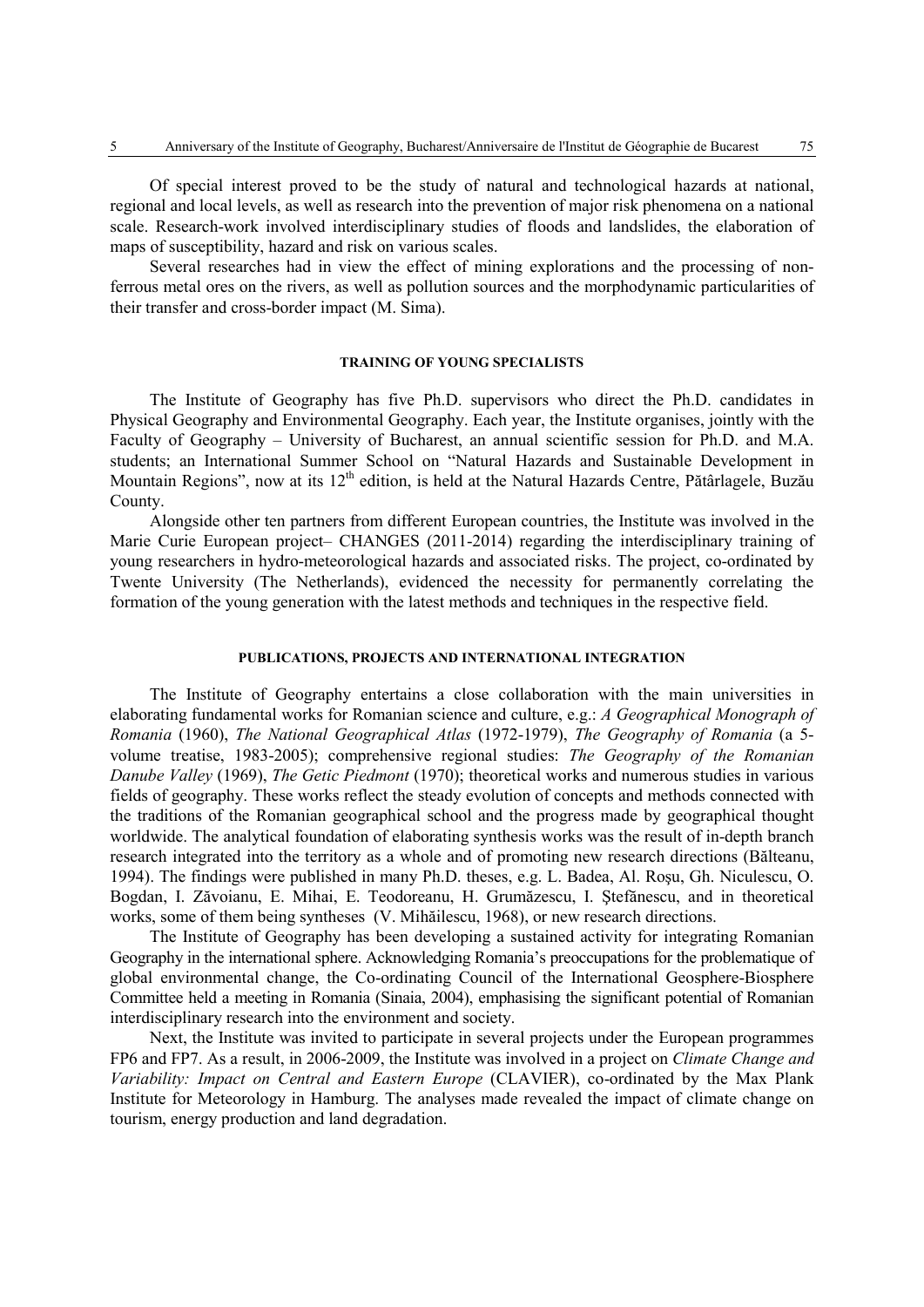Another project referred to *Building Capacity for a Black Sea Catchment Observation and Assessment System Supporting Sustainable Development* (EnviroGRIDS, 2009–2012), co-ordinated by the University of Geneva (Switzerland), the Institute's task being to assess changes in agriculture and national parks. To this end, environmental assessment indicators were used and a GIS-system to study invasive plant species was established.

The impact of climate change on the agricultural use of water resources in connection with farming land fragmentation in Romania was analysed under the FP7 Project on *Climate change and impacts on water supply*, co-ordinated by the Vienna Mayorality.

The Institute of Geography's team of researchers entailed in the European Project: *Enabling Climate Information Services for Europe* (ECLISE, 2011–2014), co-ordinated by the Royal Netherlands Meteorological Institute, followed the impact of climate variability and change until 2050 in three domains: towns (Baia Mare), agriculture (the Bărăgan Plain) and land degradation (Vrancea Seismic Region). Estimations of environmental quality and natural and technological hazards in a cross-border region, the Calafat-Turnu Măgurele sector (2012–2013), were made jointly with Bulgarian specialists.

Over the past ten years, the Institute of Geography took part in various projects (financed by the British Academy, NATO and the World Bank) on heavy metal pollution of the Danube and the river network from the west of Romania, as well as landslide-related risks across the country.

The projects, financed from domestic sources, referred to the impact of mining on the environment; the transformation of old salt pits into tourist areas; the development of indicators for the management of natural resources; geographical research for the territorial planning of transport networks and GIS systems for the evaluation of hazard maps and assessment of the vulnerability of environment and localities to flooding.

Over the past two decades, the Institute of Geography has entertained relations of collaboration with profile institutions from eleven countries (Belgium, Bulgaria, China, France, Greece, Great Britain, Poland, Republic of Moldova, Slovakia and Hungary) materialised in bilateral projects, workshops and the publication of scientific papers.

A comprehensive international collaboration was aimed at an interdisciplinary study of the Carpathian Mountains, financed and co-ordinated by the United Nations Environmental Programme (UNEP), the result being the *Carpathian Environment Outlook* (2007), a work containing different scenarios on the future evolution of the Carpathian environment and society.

The Institute's researchers have published one-author volumes, especially Ph.D. theses, as well as team works and numerous articles in profile Romanian and foreign journals.

An important work that makes a comprehensive presentation of Romania is *Atlasul Istorico-Geografic*, published in Romanian, English, French and German (two editions: 1996 and 2007).

A volume much appreciated both in this country and abroad is *Romania. Space, Society, Environment,* published in Romanian and English (2005, 2006), which depicts the main aspects of the transition period and of integration into the European Union.

The category of "scientific services", a notion increasingly more used to designate applied research aspects, includes two atlases: 1) *The Enviroment and Electricity Transmission Grid* and 2) *The Soil Quality and Electricity Transmission Grid* (2003, 2004), as well as three volumes (2005 a, 2005 b, and 2006) published jointly with the Ministry of Industry and Resources. These volumes point out the complex impact of the energy sector on the environment and the quality of soils.

Another work on current environmental and shepherding issues in the Romanian Carpathians, correlated with social aspects, is *Changing Social Conditions and Their Impacts on Sheep Transhumance in Romania and Bulgaria* (2010), financed by Japan's Ministry of Research and published in Tokyo, co-ordinator Prof. Kazuko Urushibara-Yoshino.